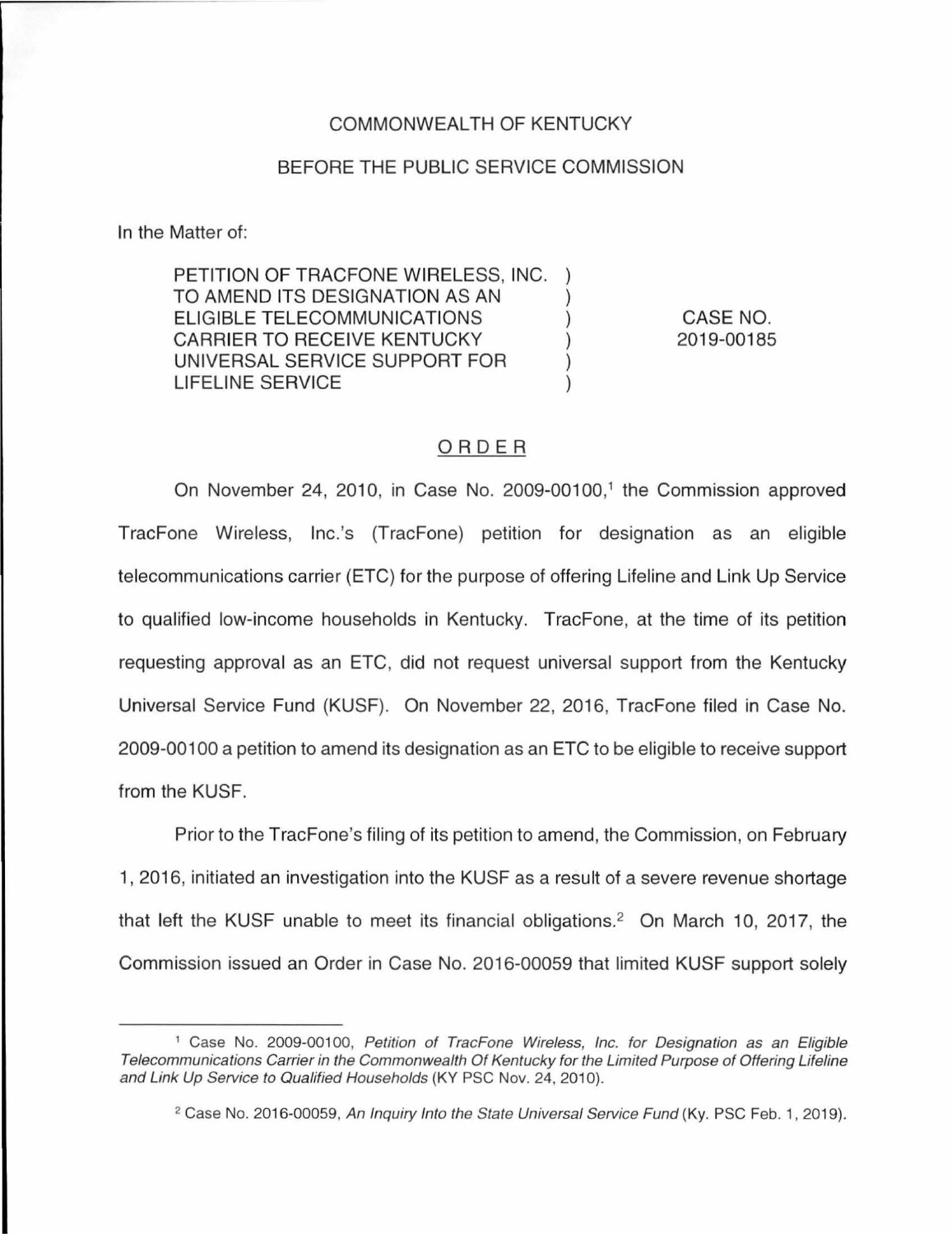to landline Lifeline customers.<sup>3</sup> The Commission subsequently, on April 20, 2017, stayed enforcement of the March 10, 2017 Order to determine the effect that enactment of Senate Bill 10,<sup>4</sup> which amended portions of KRS 278.5435, would have on the Commission's decision to limit KUSF solely to landline Lifeline customers. After the stay, the Commission processed no pending ETC applications from wireless carriers seeking to be approved to receive reimbursement from the KUSF.<sup>5</sup>

On May 20, 2019, the Commission issued an Order in Case No. 2016-00059, 6 citing changes in several factors upon which it had based its March 10, 2017 Order, establishing a comment cycle on the KUSF investigation. The May 20, 2019 Order requested comments on several issues, including comments on the possibility that the Commission might amend previous decision limiting KUSF support and extend the support to voice-only Lifeline offerings for both wireless and wireline ETCs.

Given that the Commission has established a comment cycle in Case No. 2016- 00059 and has indicated that it might reconsider its March 10, 2017 Order, the Commission finds that it will now process TracFone's pending petition to amend its ETC designation to include support from the KUSF. However, rather than address TracFone's petition in Case No. 2019-00100, the Commission finds that a new docket should be established to consider TracFone's petition to amend. The Commission also finds that,

<sup>&</sup>lt;sup>3</sup> Case No. 2016-00059, An Inquiry Into the State Universal Service Fund (Ky. PSC Mar. 10, 2019).

<sup>4</sup>2017 Ky. Acts Ch. 43.

<sup>&</sup>lt;sup>5</sup> See e.g., Case No. 2016-00276, Petition Of IM Telecom, LLC Dba Infiniti Mobile for Designation as an Eligible Telecommunications Carrier in the Commonwealth of Kentucky, (Petition filed July 29, 2016).

<sup>&</sup>lt;sup>6</sup> Case No. 2016-00059, An Inquiry Into the State Universal Service Fund (Ky. PSC May 20, 2019).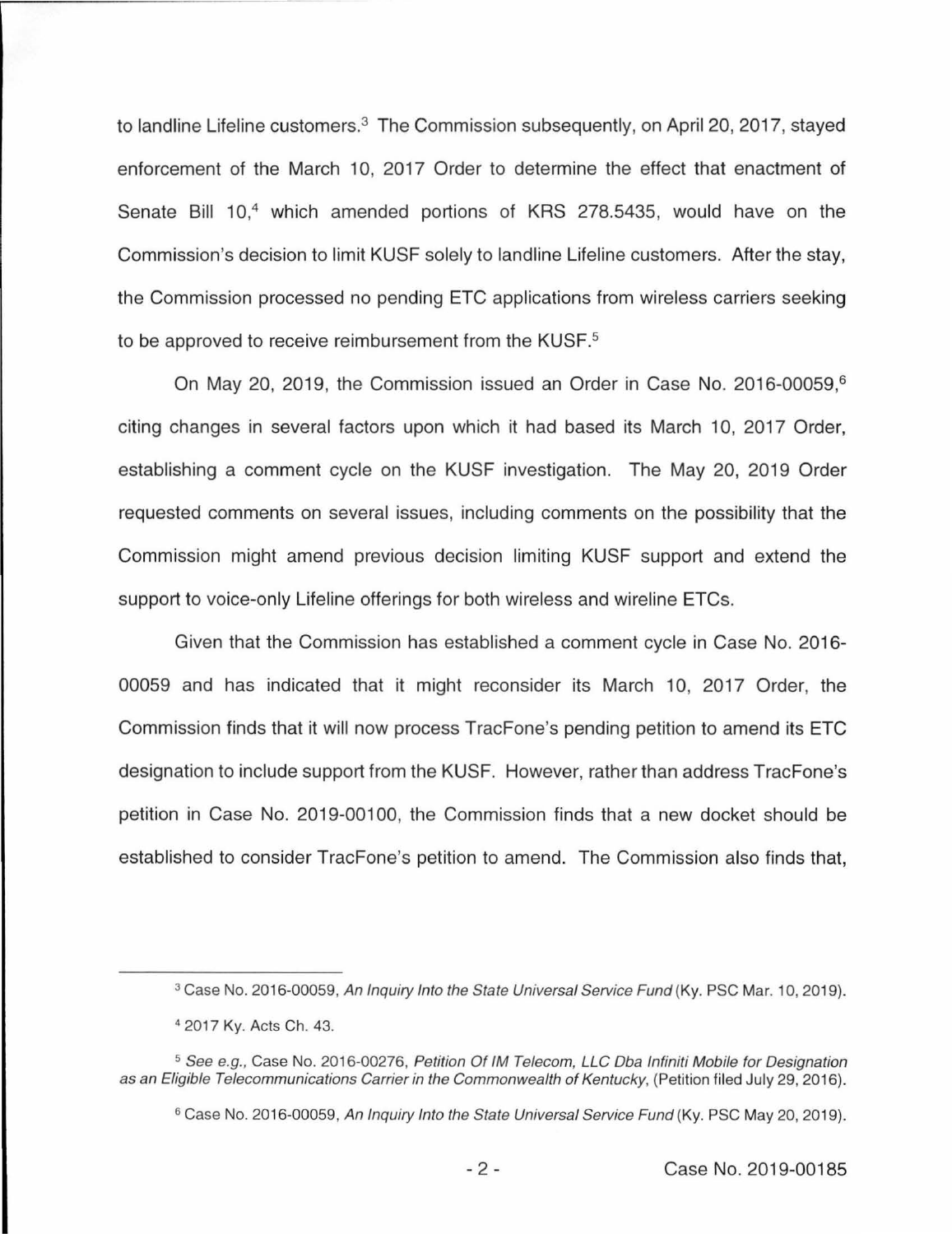given the passing of time since TracFone filed its petition to amend, TracFone should file an updated petition to amend in this proceeding.

IT IS THEREFORE ORDERED that within 30 days of the date of the entry of this Order, TracFone shall file with the Commission an updated petition to amend its ETC designation.

## [REMAINDER OF PAGE INTENTIONALLY LEFT BLANK]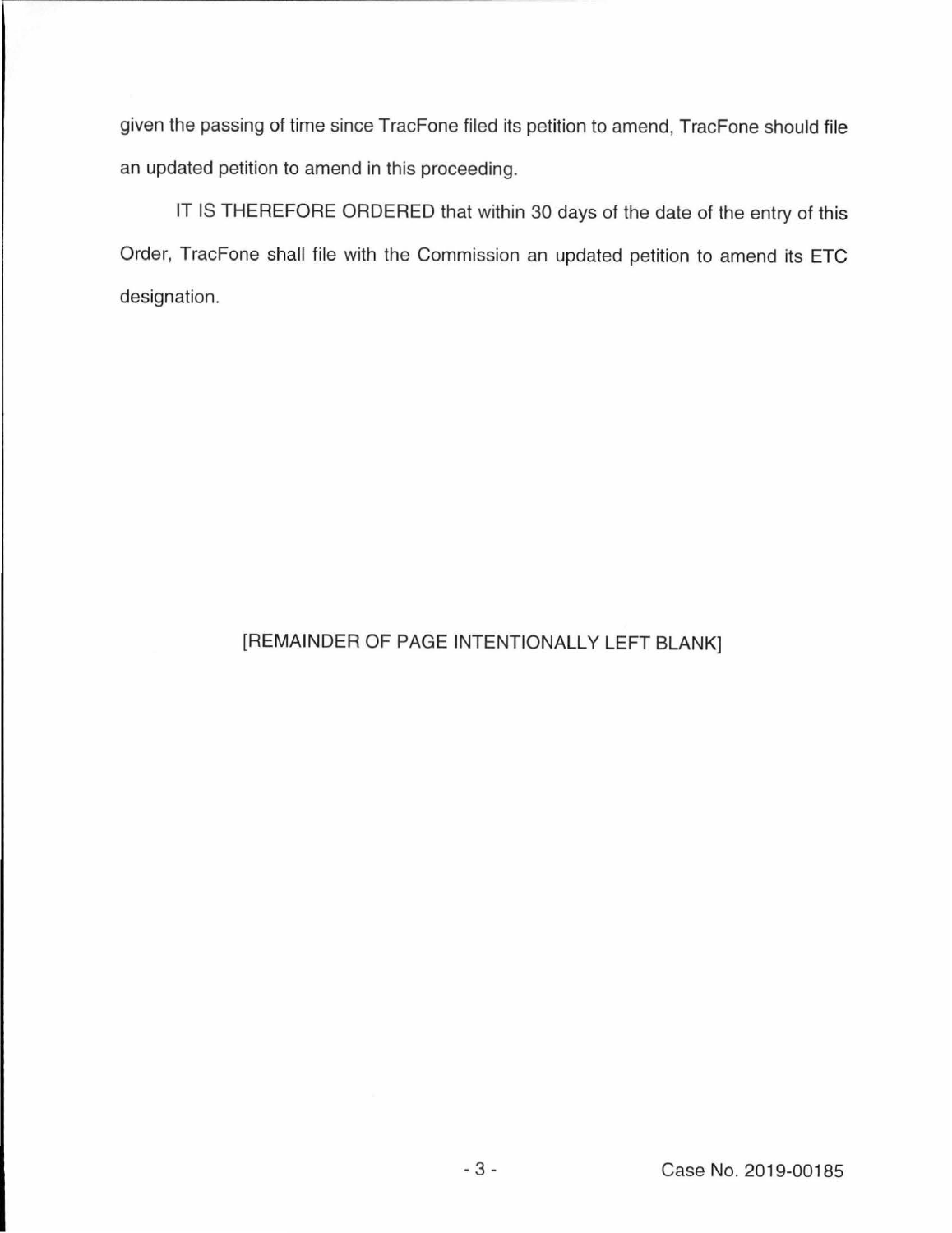By the Commission

ENTERED

JUN 11 2019

KENTUCKY PUBLIC SERVICE COMMISSION

ATTEST:

Executive Director

Case No. 2019-00185